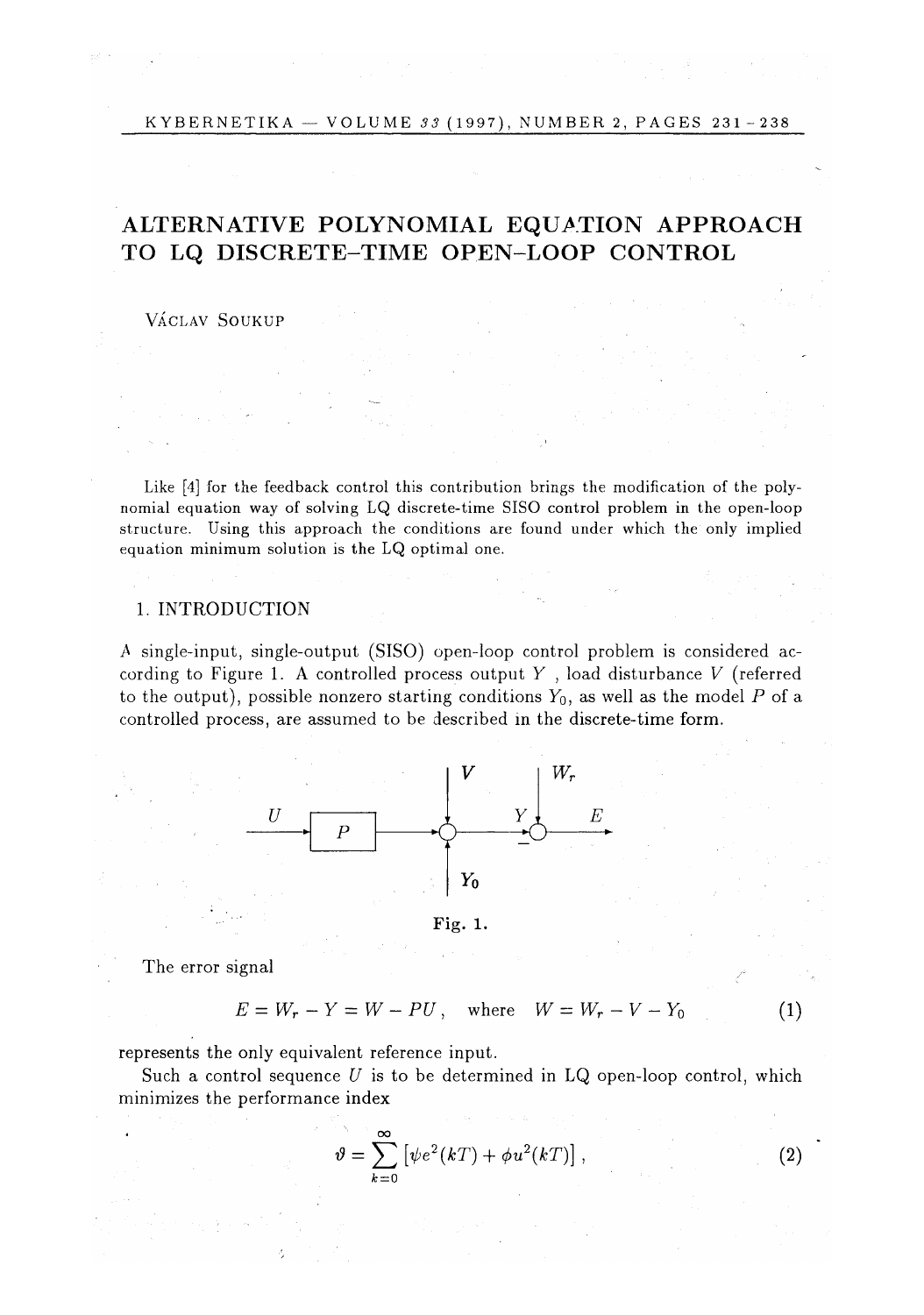where  $e(kT)$  and/or  $u(kT)$  are the error and/or control signal values at time  $kT$ ,  $k = 0, 1, \ldots; \psi > 0$  and  $\phi > 0$  are chosen weighting scalars.

Quadratic or the least squares control strategy is widely applied in both statespace as well as transfer function methods of the control design foi a long time. Many contributions concerning polynomial and polynomial matrix input-output methods in LQ and LQG control have been written following the fundamental book [2] in this field. Feedback SISO LQG control problems are treated in [1]. Based on the general results contained in [2], open-loop SISO LQ control solution using coprime polynomials for a system and signal description, has been presented in [3]. The same approach is used in this work.

Polynomials and sequences in d (one step delay in the time domain or the inverse Z-transform complex variable in the complex frequency domain) as well as usual symbols of polynomial theory [2] are used in the paper. Namely, deg  $a, a_* =$  $a(d^{-1})$ ,  $a^{\thicksim} = d^{\deg a} a_*$ ,  $a = a^+ a^0 a^-$ , where all zeros  $d_i$  of  $a^+(d)$ ,  $a^0(d)$  and  $a^=(d)$  have the property  $|d_i| > 1$ ,  $|d_i| = 1$  and  $d_i < 1$ , respectively,  $a^c$  denotes a polynomial for which  $(a^c)^{-1}$  is a causal sequence. For two polynomials  $(a, b)$  is the greatest common divisor of  $a, b, b\vert a$  means that  $a = bc$  and  $b \sim a$  denotes  $a = bc$  with deg  $c = 0$ . The sequence  $F_*(d) = F(d^{-1})$  and  $\langle F \rangle = \phi_0$  for a sequence  $F = \ldots + \phi_{-1}d^{-1} + \phi_0 + \phi_1d + \ldots$ 

Following this Introduction the standard open-loop LQ control solution is described briefly in Section 2. The alternative possibility starting with the so-called  $\dot{\ }$ "implied" equation is explained in Section 3. The part dealing with LQ optimality of the implied equation minimum solution follows in the fourth section. In Section 5 the respective conditions, which make this simpler solution possible, are compared with the similar ones beeing derived in [4] for the closed-loop control structure. One illustrative example is given at the end.

#### 2. USUAL SOLUTION OF LQ OPEN-LOOP DISCRETE-TIME CONTROL

Considering the structure in Figure 1 with

$$
P = \frac{b}{a}, \quad a, \, b \text{ coprime}, \, a \text{ causal}, \, b = d^{\beta}b^c, \, \beta \ge 0 \,, \tag{3}
$$

and 
$$
W = W_r - V - Y_0 = \frac{f}{h}
$$
; *h, f* coprime,  $h = h^c$ , (4)

the LQ optimal control and the corresponding error sequences are

$$
U = \frac{a_h y}{h_a s} \quad \text{and} \quad E = \frac{(b, f) x}{h_a s}, \tag{5}
$$

where

where  

$$
a_h = \frac{a}{(a, h)} \quad \text{and} \quad h_a = \frac{h}{(a, h)}
$$
(6)

and  $s = s^+$  follows from

$$
ss_* = \phi a a_* + \psi b b_* \tag{7}
$$

 $\epsilon$  slong with  $z$  solve the couple of the equations The polynomials *x* and *y* in (5) along with *z* solve the couple of the equations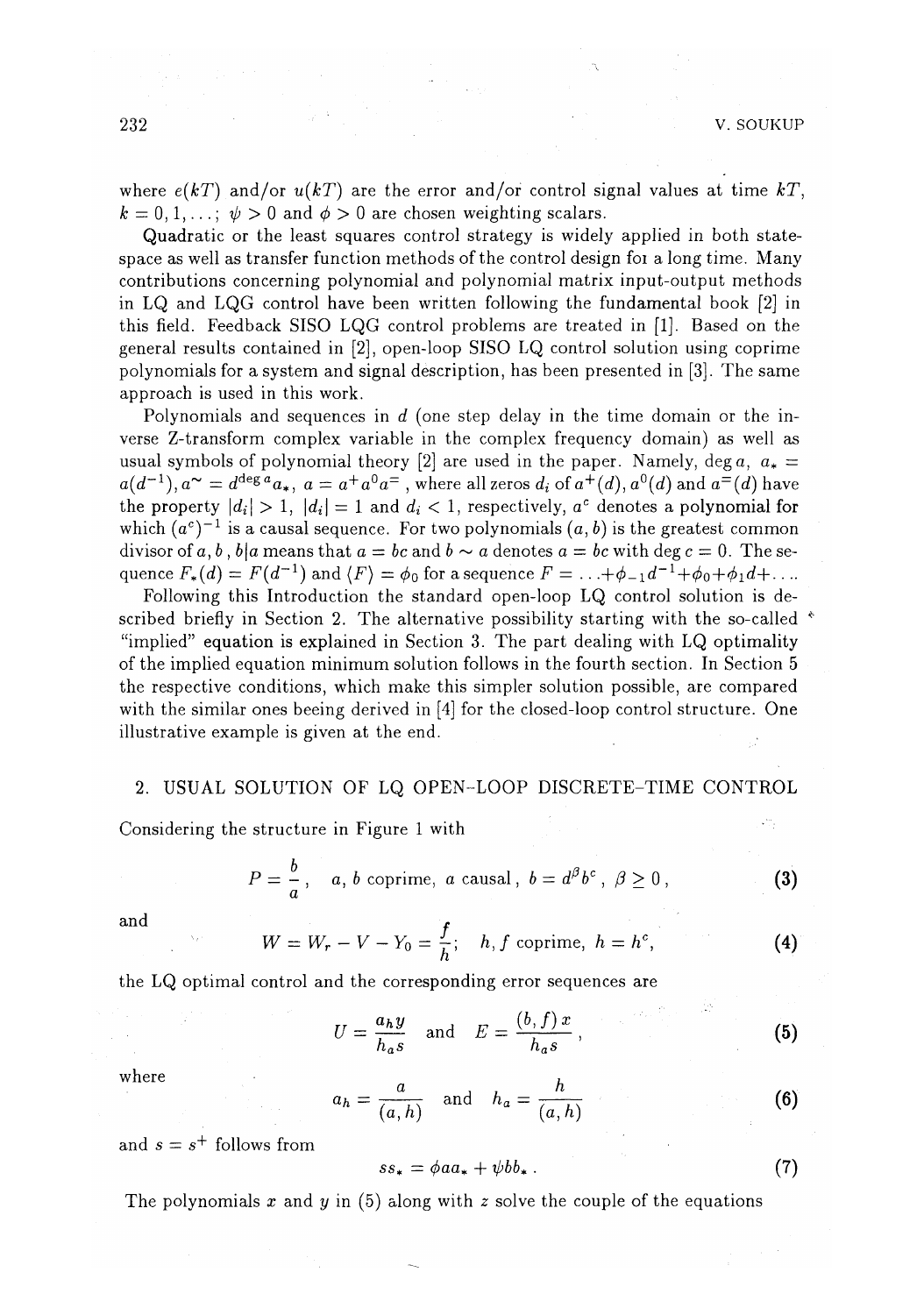*Alternative Polynomial Equation Approach to LQ Discrete-Time Open-Loop Control* 233

$$
d^{\rho}s_{*}y + hz = d^{\rho}b_{*}\psi f \tag{8}
$$

and

$$
d^{\rho}s_{*}x-b_{f}h_{a}z=d^{\rho}a_{*}\phi a_{h}f_{b}
$$
 (9)

with the minimum deg  $z < \rho$ , where

$$
\rho = \max(\deg a, \deg b), \quad b_f = \frac{b}{(b, f)} \quad \text{and} \quad f_b = \frac{f}{(b, f)}.
$$
 (10)

The optimal solution exists if and only if  $h_a = h_a^+$  and is unique.

The only equation (8) gives the optimal solution *y*, *z* with deg  $z < \rho$ , if deg ( $d^{\rho}s_*, h$ ) *=* 0. The remaining *x* then follows from (9).

## 3. ALTERNATIVE SOLUTION OF LQ OPEN-LOOP DISCRETE-TIME CONTROL

The further, third equation implies from  $(8)$  and  $(9)$ . Multiplying  $(8)$  by  $b$  and  $(9)$ by  $(a, h)$   $(b, f)$  and adding them mutually yields

$$
d^{\rho}s_*[(a, h)(b, f) x + by] = d^{\rho}s_*sf
$$

and hence

$$
(a,h)x + b_f y = sf_b. \t\t(11)
$$

Using this, so-called "implied" open-loop equation  $(11)$ , the alternative way to solve LQ control can be presented and proved.

C**laim 1.** LQ discrete-time, open-loop control, defined by the relations (1) to (7) and (10), is solved by

$$
y = y_p + (a, h)t \quad \text{and} \quad x = x_p - b_f t, \tag{12}
$$

where  $x_p$ *,*  $y_p$  is any arbitrary particular solution of equation (11) and t belongs to the minimum deg *z* solution  $t$ ,  $z$ , deg  $z < \rho$ , of the polynomial equation

$$
d^{\rho}s_{*}t + h_{a}z = r , \qquad (13)
$$

where introducing

$$
q = \psi b(b, f)_* x_{p*} - \phi a a_{h*} y_{p*} \tag{14}
$$

yields

$$
r=\frac{d^{\rho}q_{*}}{s}
$$

The optimal solution exists if and only if  $h_a = h_a^+$  and is unique.

Proof. Substituting (12) into equations (8) and (9) yields

$$
d^{\rho}s_{*}y_{p} + d^{\rho}s_{*}(a,h)t + hz = d^{\rho}b_{*}\psi f \qquad (15)
$$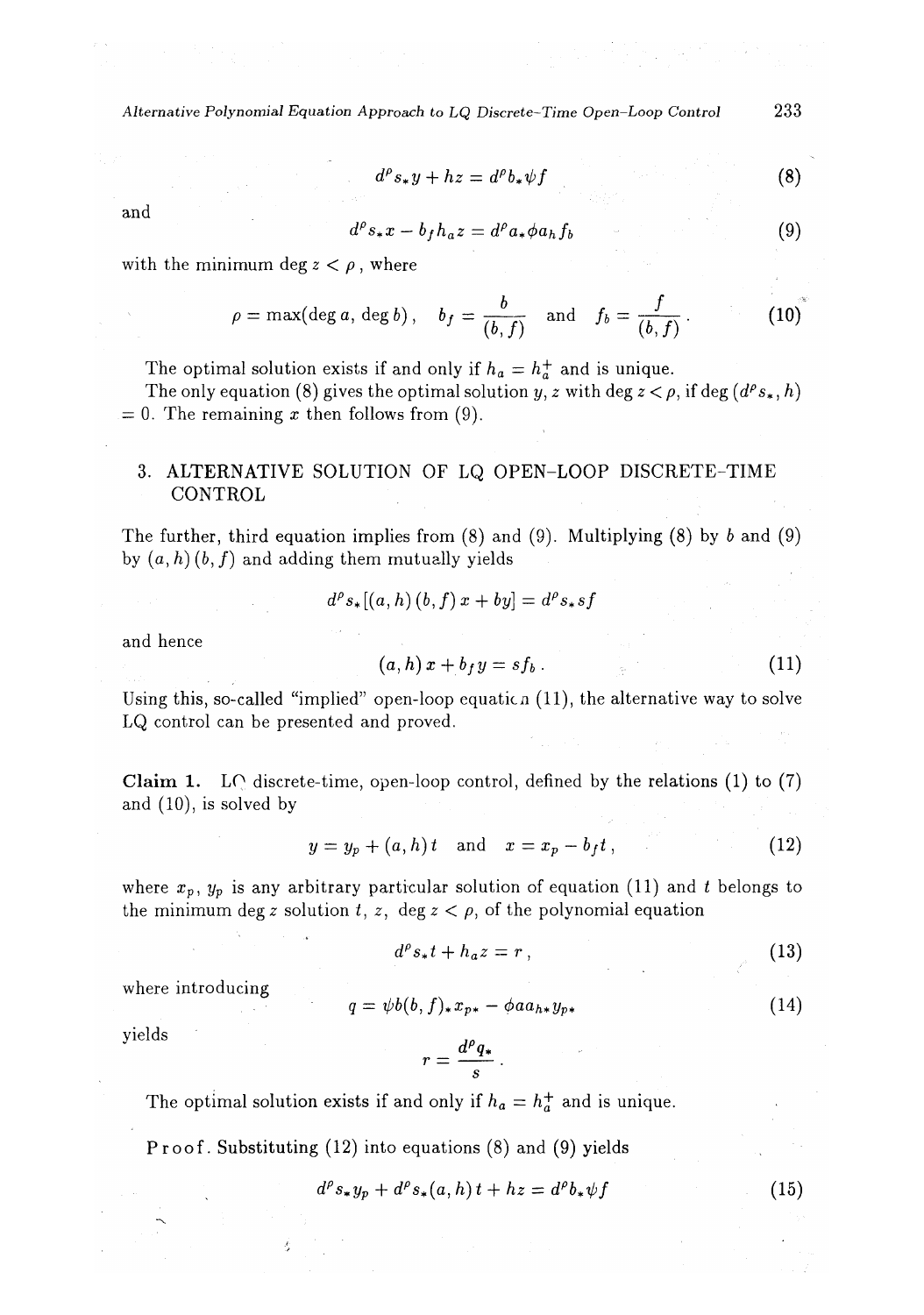and  $\overline{a}$ 

$$
d^{\rho} s_{*} x_{p} - d^{\rho} s_{*} b_{f} t - b_{f} h_{a} z = d^{\rho} a_{*} \phi a_{h} f_{b} . \qquad (16)
$$

If (15) multiplied by  $x_p$  and (16) by  $y_p$  are mutually subtracted, we obtain

$$
[(a, h) x_p + b_f y_p] (d^{\rho} s_* t + h_a z) = d^{\rho} f_b [\psi b_* (b, f) x_p - \phi a_* a_h y_p].
$$

Since (11) is true for any  $x_p$  and  $y_p$  then using (13) and (14)

$$
s(d^{\rho}s_*t + h_a z) = d^{\rho}q_* \quad \text{or} \quad sr = d^{\rho}q_*, \tag{17}
$$

**D** 

# 4. OPTIMAL LQ OPEN-LOOP CONTROL SOLUTION VIA THE IMPLIED EQUATION ONLY

Using the relations derived above the sufficient conditions can be found under which the minimum solution of the implied equation (11) is LQ optimal. The following claim gives the result.

C**laim 2.** LQ discrete-time,open-loop control problem, described by the relations (1) to (7) and (10), is solved uniquely by the minimum degy solution *x, y, degy <*   $deg(a, h)$ , of the equation  $(11)$ , if simultaneously

$$
\deg h_a = 0 \tag{18}
$$

and

$$
\deg(a, h) + \beta > \deg f. \tag{19}
$$

P roof. If  $x_p$ ,  $y_p$  is the minimum deg y solution of (11), then  $t = 0$  in (12) as well as (13) and hence  $h_a z = r$ . Since generally  $h_a$  does not divide  $r, z \sim r$  must be supposed. Therefore (18) and

$$
\deg z = \deg r < \rho \tag{20}
$$

are the necessary general conditions for  $x_p$ ,  $y_p$  as the minimum deg y solution of (11) can be LQ optimal at all.

The following relations introduced in [4] are valid:

$$
\deg (d^{\rho} s_{*}) = \deg (d^{\rho} a_{*}) = \rho \quad \text{and} \quad \deg (d^{\rho} b_{*}) = \rho - \beta ;
$$

|                   | Ħ | $\deg a > \deg b^c$ | then        | $\deg s = \deg a;$    | (21)               |
|-------------------|---|---------------------|-------------|-----------------------|--------------------|
| $\overline{ii}$ ) | Ħ | $\deg a = \deg b^c$ | then either | $\deg s = \deg a$     | (22)               |
|                   |   |                     | or          | $\deg s < \deg a$ ;   | $\left( 23\right)$ |
| iii               | Ħ | $\deg a < \deg b^c$ | then        | $\deg s = \deg b^c$ . | $^{(24)}$          |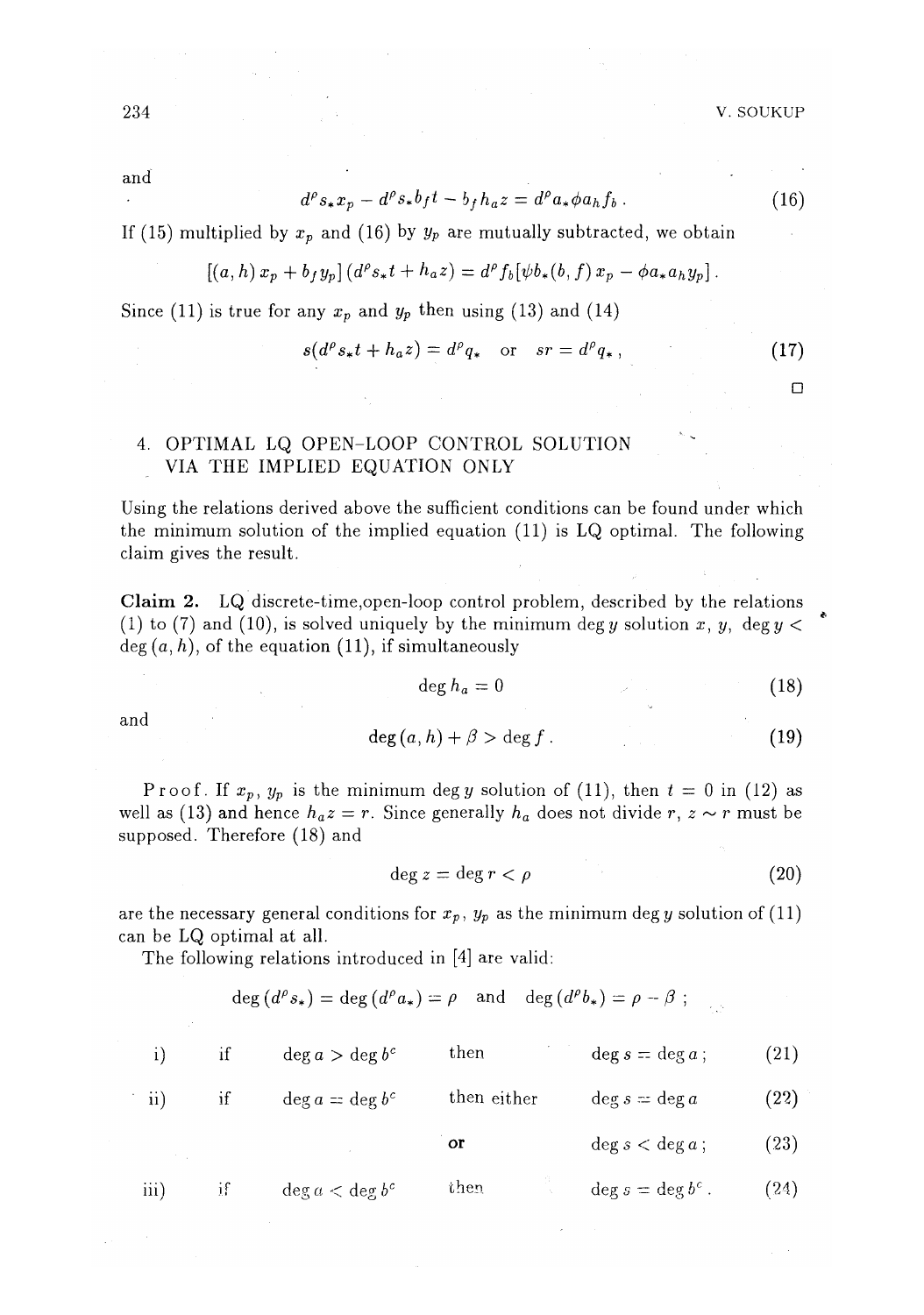*Alternative Polynomial Equation Approach to LQ Discrete-Time Open-Loop Control* 235

The minimum deg *y* solution  $x_p$ ,  $y_p$  of (11) has the following properties:

 $\deg y_p < \deg (a, h)$  (25)

and

$$
\deg x_p < \deg b_f \tag{26}
$$

$$
\deg(a, h) + \deg b_f > \deg s + \deg f_b \tag{27}
$$

or **i**f

**i**f

$$
\deg x_p < \deg s + \deg f_b - \deg \left( a, h \right) + 1 \tag{28}
$$

$$
\deg(a, h) + \deg b_f \le \deg s + \deg f_b. \tag{29}
$$

Using the presented relations along with (14) and (17) we can write

$$
\begin{array}{rcl}\n\deg r & = & \deg \left( d^{\rho} q_{*} \right) - \deg s \\
& \leq & \max[\rho - \beta + \deg \left( b, f \right) + \deg x_{p}, \, \rho + \deg a_{h} + \deg y_{p}] - \deg s \\
& = & \rho - \deg s + \max[\deg \left( b, f \right) - \beta + \deg x_{p}, \deg a_{h} + \deg y_{p}].\n\end{array}\n\tag{30}
$$

If (27) is true the relation (30) obtains the form

$$
\deg r < \rho - \deg s + \max(\deg a, \deg b^c).
$$

Hence one can see that  $(20)$  will be valid if  $(21)$  or  $(22)$  or  $(24)$  holds. Assuming  $(.3)$  we can write

$$
(a, h) b_f d^\rho q_* = (a, h) b_f [d^\rho b_* \psi(b, f) x] - d^\rho a_* \phi a_h y_p]
$$
  
= 
$$
d^\rho b_* \psi b(a, h) x_p - d^\rho s_* s b_f y_p + d^\rho b_* \psi b b_f y_p
$$
  
= 
$$
d^\rho b_* \psi b s f_b - d^\rho s_* s b_f y_p = s b_f (d^\rho b_* \psi f - d^\rho s_* y_p)
$$

and hence

$$
\begin{array}{rcl}\n\deg r & = & \deg \left( d^{\rho} b_{\ast} \psi f - d^{\rho} s_{\ast} y_p \right) - \deg \left( a, h \right) \\
& \leq & \max[\rho - \beta + \deg f, \, \rho + \deg \left( a, h \right) - 1] - \deg \left( a, h \right) \\
& = & \rho + \max[\deg f - \beta - \deg \left( a, h \right), -1].\n\end{array}
$$

Therefore the condition (19) must be valid to secure (20) in this case. It is satisfied in the previous case too.

In the second case, when (29) holds, we obtain from (30)

 $\mathcal{I}_2$ 

$$
\deg r < \rho - \deg s + \max[\deg (b, f) - \beta + \deg s + \deg f_b - \deg (a, h) + 1,
$$
\n
$$
\deg a_h + \deg (a, h) = \rho + \max[\deg f - \deg (a, h) - \beta + 1, \deg a - \deg s].
$$

Hence provided (19) is true, (20) is satisfied in the cases (21) or (22). Considering (23) and (24) then (20) cannot be ensured since the contradictory relation deg  $(a, h)$ +  $\beta \le \text{deg } f$  follows from (29). Moreover in the case (23) the requirement (20) can be broken by  $\deg a - \deg s > 0$  too.

Thus the conditions (18) with (19) are found to be the sufficient ones for LQ optimality of the minimum deg y solution of  $(11)$ .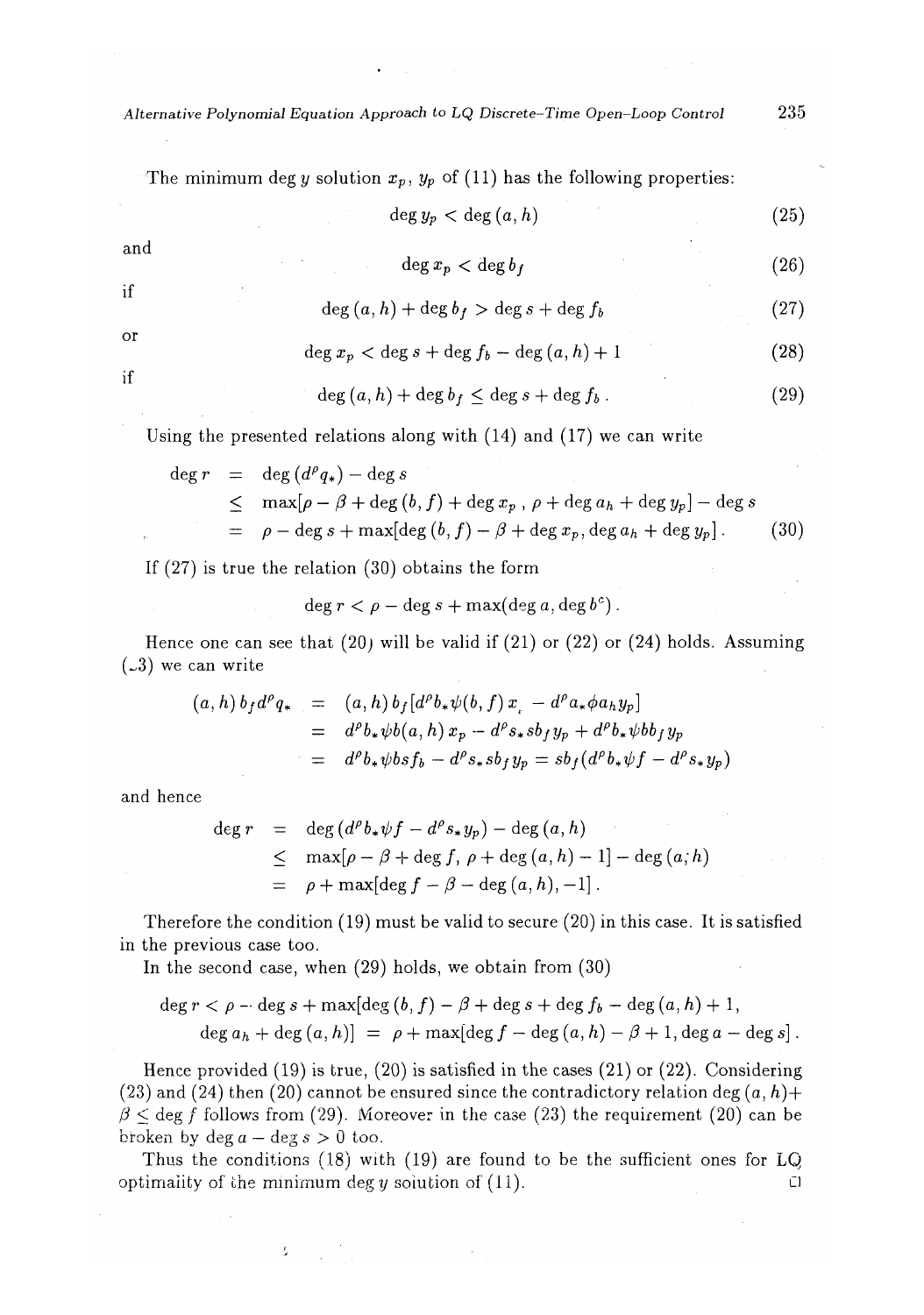The condition (19)

- $-$  is always valid if either (21) or (22) or (24) along with (27) hold
- can be true if  $(23)$  with  $(27)$  or  $(21)$  or  $(22)$  with  $(29)$  are valid
- can never be true if  $(23)$  or  $(24)$  along with  $(29)$  hold.

### 5. COMPARISONS

The conditions (18) and (19) are very similar to the ones which have been derived in [4] for the minimum solution of the respective implied equation in feedback LQ optimal control.

Let us introduce the basic results concerning this closed-loop LQ problem treated in [4]. The structure under consideration is shown in Figure 2.



Fig. 2.

The relations  $(1)$  to  $(4)$  as well as  $(6)$  and  $(7)$  are valid in the same way (the only  $\beta = 0$  must be excluded from (3)),  $\rho$  stands in (10) and a feedback controller is supposed to be described by

$$
C=\frac{m}{n}, \quad n^-, m^- \text{ coprime}, \ n=n^c.
$$

Then LQ optimal controller is determined as

$$
n = n_p - bt \quad \text{and} \quad m = m_p + at \ ,
$$

where  $n_p, m_p$  is any particular solution of the equation

$$
an + bm = sp \tag{31}
$$

with p following from  $pp_* = a_h a_{h*} f f_*$ , and t belongs to the minimum deg z solution *z, t,* deg  $z < \rho$ , of the equation

 $d^{\rho}s_{*}t + h_{a}z = l$ 

with

$$
sl = d^{\rho}(\psi b_* n_p - \phi a_* m_p).
$$

The feedback LQ optimal solution exists if and only if  $h_a = h_a^+$  and  $p = p^+$   $(p^0 \sim 1)$ . Provided

$$
\deg h_a=0
$$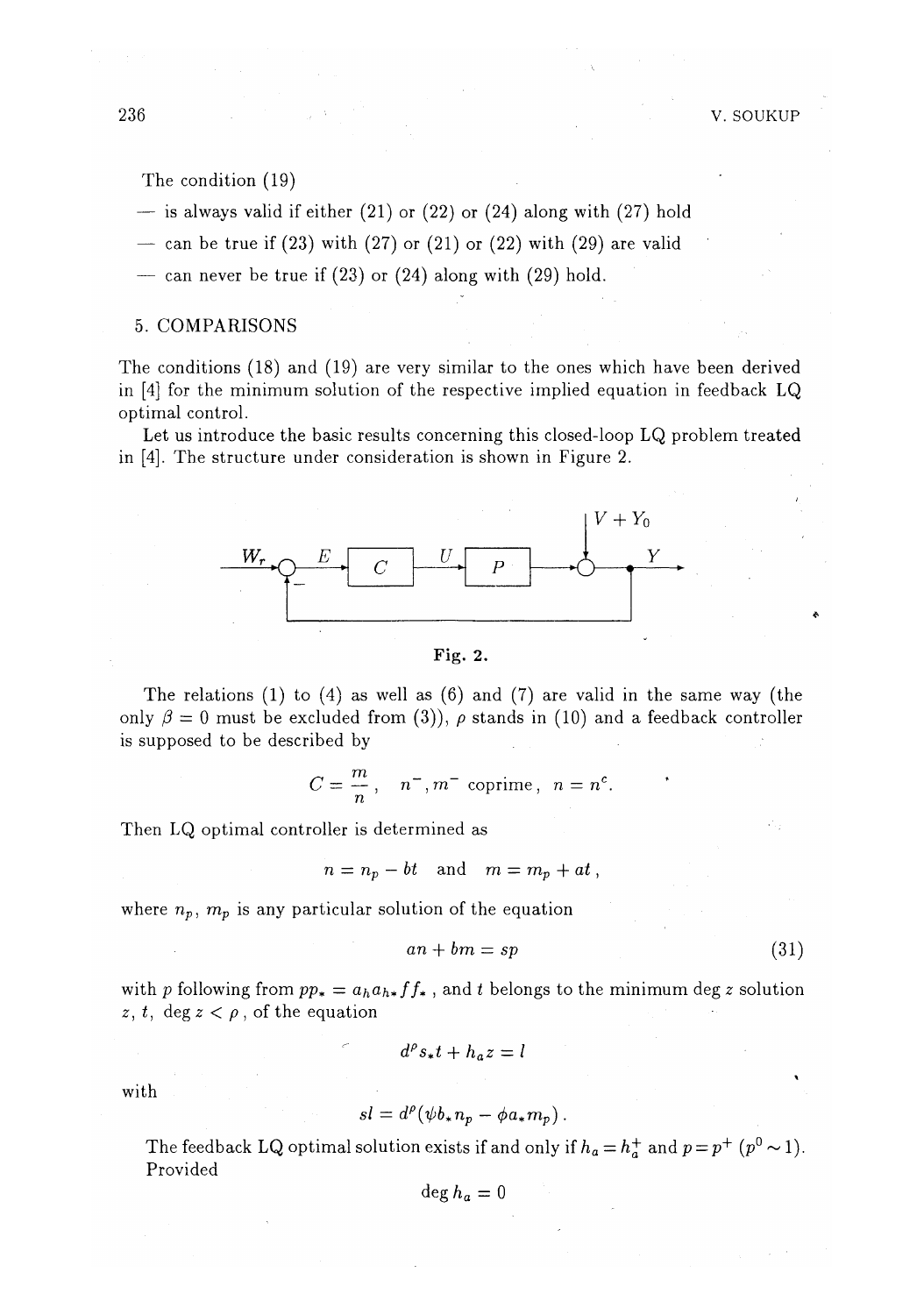*Alternative Polynomial Equation Approach to LQ Discrete-Time Open-Loop Control* 237

and

$$
\deg a + \beta > \deg p \tag{32}
$$

the only equation (31) may be solved for minimum deg m, deg  $m <$  deg a.

Comparing now the conditions for the simplified solution of the closed-loop and open-loop LQ control, we can see that the first condition (18) is identical in both the cases. Provided it is valid and the feedback problem solvability is guaranteed, then

$$
\deg(a, h) = \deg h \quad \text{and} \quad \deg a = \deg h + \deg a_h. \tag{33}
$$

Using (33) we can find

$$
\deg a_h^{-\infty} = \deg a_h^{-}, \quad f^{\pm} = d^{\nu} f^{\pm c}, \quad \nu \ge 0,
$$

and hence

$$
\deg f^{\pm} = \nu + \deg f^{\pm c} \quad \text{but} \quad \deg f^{\pm}{}^{\sim} = \deg f^{\pm c} ,
$$

and the second open-loop condition (19) obtains the form

$$
\deg h + \beta > \deg f^+ + f^{=c} + \nu \,. \tag{34}
$$

In a similar way the closed-loop condition (32) can be rewritten as

$$
\deg h + \beta > \deg f^+ + \deg f^{=c} \,. \tag{35}
$$

Comparing (34) and (35) they are found to be identical if  $\nu = 0$ . Provided  $\nu > 0$  such a case can occur when LQ optimal feedback controller may be found through the implied equation while the open-loop control may not. For example, if  $P = d/(1-d)$  and  $W = d(1+0.5d)/(1-d)$ , then (35) is satisfied while (34) is not.

Finally wo shall return to the general case of LQ control when the conditions (18) and (19) or (32) play no role. The question can arise, when the LQ optimal feedback controller can simply be designed as the ratio *C = U/E* where *U* and *E*  are LQ optim?' open-loop signals standing in (5).

Using these relations

$$
C = \frac{m}{n} = \frac{a_h y}{(b, f) x}
$$

and substituting it into the corresponding LQ optimal closed-loop equation (31) yields

$$
a(b, f) x + b a_h y = s f^+ f^{-\sim} a_h^+ a_h^{-\sim} . \tag{36}
$$

Hence

$$
a_h(b, f)[(a, h) x + b_f y] = a_h(b, f) s f_b = s f a_h , \qquad (37)
$$

where the open-loop implied equation (11) has been applied.

Comparing right sides of (36) and (37) closed-loop and open-loop LQ optimal signals are found to be identical if and only if  $a_h = a_h^+$  and  $f = f^+$ . Then  $m = a_h^+ y$ and  $n = (b, f)^+ x$  and the closed-loop coupled equations used in the standard design [2,4]

$$
d^{\rho}s_{*}m + ah_{a}z = d^{\rho}b_{*}\psi p
$$

and

$$
d^{\rho}s_{*}n-bh_{a}z=d^{\rho}a_{*}\phi p
$$

obtain the open-loop form (8) and (9).